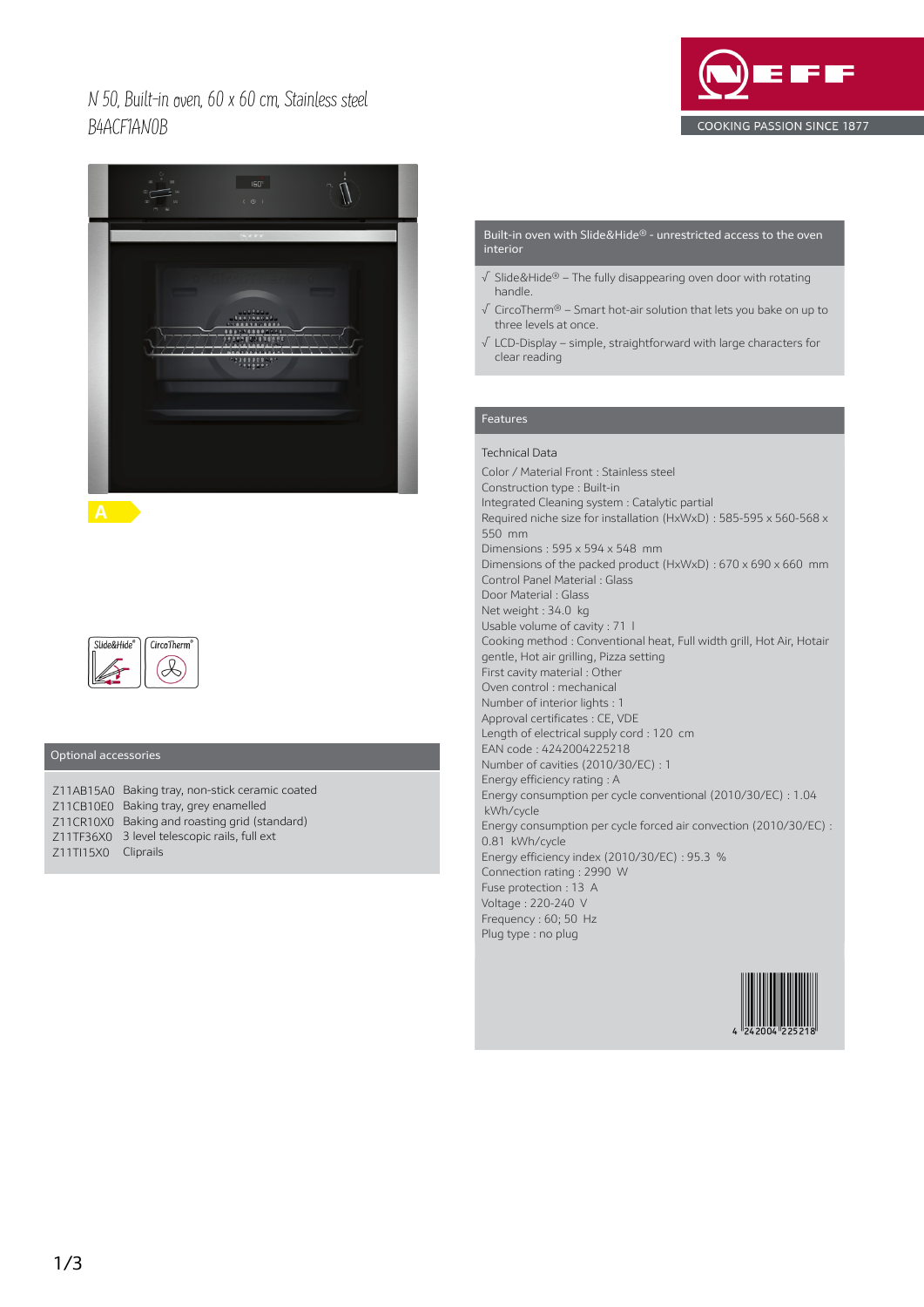# N 50, Built-in oven, 60 x 60 cm, Stainless steel B4ACF1AN0B



### Features

### Design

- LCD Display (white)
- Elongated designed dials, Retractable control dials, Bevelled oval controls
- Slide&Hide® with rotating handle
- Cavity inner surface: enamel grey
- 4 shelf positions

#### Features

- Control panel lock
- Heating up indicator Automatic start
- Interior halogen light

## Cleaning

- EcoClean Direct : back panel
- Full glass inner door
- Programmes/functions
- Oven with Multifunction oven with 6 cooking functions: heating methods: CircoTherm®, Top/bottom heat, Circo-roasting, Full surface grill, CircoTherm® intensive, CircoTherm® gentle
- Cooling fan
- Accessories
- 1 x universal pan, 2 x combination grid

## Performance/technical information

- Energy efficiency rating (acc. EU Nr. 65/2014): A Energy consumption per cycle in conventional mode: 1.04 kWh Energy consumption per cycle in fan-forced convection mode: 0.81 kWh Number of cavities: Main cavity Heat source: electrical Cavity volume: 71 litre
- Total connected load electric: 2.99 KW
- 120 cm Cable length
- Nominal voltage: 220 240 V
- Appliance dimension (hxwxd): 595 mm x 594 mm x 548 mm
- Niche dimension (hxwxd): 585 mm 595 mm x 560 mm 568 mm x 550 mm
- Please refer to the dimensions provided in the installation manual